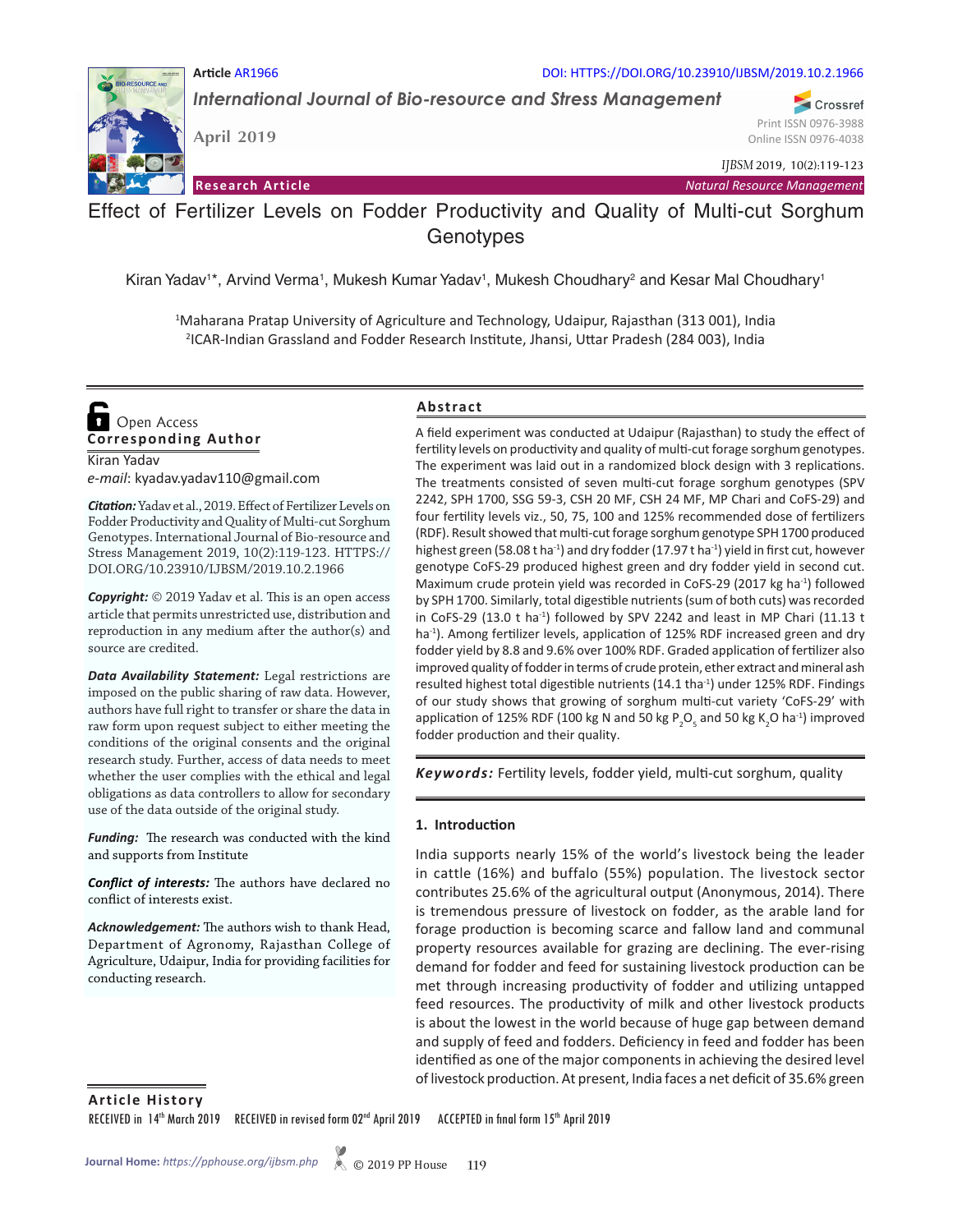fodder, 10.9% dry crop residues and 44% feed (Anonymous, 2013). Continuous supply of well-balanced nutritive forage is essential to the milch animals for enhancing milk productivity. Sorghum is an important crop widely grown throughout the year with high fodder production (Meena and Nepalia, 2018). It is fast growing, adaptive to vast environmental condition and provides palatable nutritious fodder to the animals. It is the most important food and fodder crop of dry land agriculture. Considering this, multi-cut genotypes of sorghum were developed for continuous supply of fodder for longer period. Being an exhaustive crop, yield and quality of sorghum fodder suffer heavily if proper amount of fertilizer is not applied (Midha et al*.,* 2014). Therefore, these new multi-cut genotypes were grown to get information ontheir nutritive value under different fertility levels.

#### **2. Materials and Methods**

A field experiment was conducted during *kharif* season of 2015 at Instructional Farm, Rajasthan College of Agriculture, MPUAT, Udaipur, Rajasthan, India situated at 24°34' N latitude, 74º42' E longitude and altitude of 582.17 m above mean sea level. The soil of the experimental field was sandy clay loam in texture, slightly alkaline in reaction (pH 8.2), medium in available nitrogen (281.4 kg ha $^{-1}$ ) and phosphorus  $(21.5 \text{ kg ha}^{-1})$ , while high in available potassium  $(315.4 \text{ kg ha}^{-1})$ <sup>1</sup>). The experiment consisted of 28 treatment combinations comprising seven multi-cut forage sorghum genotypes (SPV 2242, SPH 1700, SSG 59-3, CSH 20 MF, CSH 24 MF, MP Chari and CoFS-29) and four fertility levels *viz.,* 50, 75, 100 and 125 per cent recommended dose of fertilizers (RDF). The recommended dose of fertilizer for sorghum was 80 kg N+40 kg P<sub>2</sub>O<sub>5</sub>+40 kg K<sub>2</sub>O ha<sup>-1</sup> for this region. These treatments were tested in randomized block design with three replications. As per treatment, full dose of phosphorus and potassium and one-third dose of nitrogen was applied at the time of sowing. The remaining nitrogen dose was split into two equal parts, the first half was applied at the knee-high stage, while second half after first cut. The sorghum genotypes were sown on 28 June 2015 in opened furrows at 30 cm apart. The crop was irrigated at 10-15 days interval depending on rainfall. Standard agronomic and plant protection measures were adopted. The first cut of sorghum was taken 60 days after sowing and second cut on 45 days after first cut. Random chopped samples of green fodder were sun-dried and placed in the oven at 65°C for 72 hrs to estimate dry-matter percentage and then it was multiplied with respective green fodder yield to calculate dry fodder yield. Oven-dried samples were used for forage quality analysis. Crude protein, crude fibre, ether extract and mineral ash were determined by the method described by AOAC (2012). Total digestible nutrients (TDN) in percentage were calculated by the formula given by Moore et al. (1953).

TDN content (%)=Digestible crude protein (%)+Digestible crude fibre (%)+Digestible nitrogen free extract (%)+ [Digestible ether extract (%)×2.25]

Crude protein yield was calculated by multiplying crude

protein content with dry-matter yield. The results were analysed using standard statistical procedure given by Gomez and Gomez (2010).

### **3. Results and Discussion**

### *3.1. Growth parameters*

The growth parameters of multi-cut forage sorghum were influenced significantly with genotypes and fertility levels (Table 1). In general, taller plant of sorghum were observed in first cut than second cut while thicker stem in second cut. Among genotypes, 'SPH 1700' produced tallest (2.99 m) and thicker plants during first cut whereas 'CoFS-29' in second cut. Furthermore, the maximum leaf to stem ratio was recorded in 'SPV 2242' and 'CSH 20 MF' during first and second cut, respectively. The differential behavior of these varieties could also be explained solely by the variation in their genetic makeup and high vigour in their growth parameters. Similar results were also obtained by Rana et al*.* (2013).

Graded application of fertilizers significantly increased plant height and stem girth of sorghum in both the cuts while leaf to stem ratio increased in first cut only (Table 1). The tallest (2.79

| Table 1: Effect of genotypes and fertility levels on growth |
|-------------------------------------------------------------|
| parameters of multi-cut forage sorghum                      |

| Treat-<br>ments      | Plant<br>height<br>(m) | Stem<br>girth<br>(cm) | Leaf<br>to<br>stem | Plant<br>height<br>(m) | <b>Stem</b><br>girth<br>(cm) | Leaf to<br>stem<br>ratio |
|----------------------|------------------------|-----------------------|--------------------|------------------------|------------------------------|--------------------------|
|                      |                        |                       | ratio              |                        |                              |                          |
|                      |                        | I Cut                 |                    |                        | II Cut                       |                          |
| Genotypes            |                        |                       |                    |                        |                              |                          |
| <b>SPV 2242</b>      | 2.40                   | 0.74                  | 0.42               | 2.43                   | 0.85                         | 0.30                     |
| SPH 1700             | 2.99                   | 0.91                  | 0.31               | 2.28                   | 1.34                         | 0.28                     |
| SSG 59-3             | 2.60                   | 0.73                  | 0.32               | 2.46                   | 0.97                         | 0.20                     |
| CSH <sub>20</sub> MF | 2.66                   | 0.82                  | 0.28               | 2.10                   | 1.37                         | 0.33                     |
| CSH <sub>24</sub> MF | 2.68                   | 0.84                  | 0.28               | 2.30                   | 1.40                         | 0.30                     |
| MP Chari             | 2.59                   | 0.71                  | 0.23               | 2.38                   | 0.97                         | 0.32                     |
| Co FS-29             | 2.47                   | 0.73                  | 0.28               | 2.48                   | 0.79                         | 0.25                     |
| SEm±                 | 0.05                   | 0.01                  | 0.01               | 0.06                   | 0.01                         | 0.01                     |
| <b>CD</b>            | 0.13                   | 0.02                  | 0.03               | 0.16                   | 0.03                         | 0.02                     |
| $(p=0.05)$           |                        |                       |                    |                        |                              |                          |
| Fertilizer levels    |                        |                       |                    |                        |                              |                          |
| 50% RDF              | 2.51                   | 0.70                  | 0.26               | 2.25                   | 0.97                         | 0.28                     |
| 75% RDF              | 2.55                   | 0.72                  | 0.29               | 2.31                   | 1.08                         | 0.28                     |
| 100%<br>$RDF^*$      | 2.67                   | 0.77                  | 0.32               | 2.36                   | 1.14                         | 0.28                     |
| 125% RDF             | 2.79                   | 0.92                  | 0.34               | 2.48                   | 1.20                         | 0.29                     |
| SEm±                 | 0.04                   | 0.01                  | 0.01               | 0.04                   | 0.01                         | 0.01                     |
| CD<br>$(p=0.05)$     | 0.10                   | 0.02                  | 0.02               | 0.12                   | 0.02                         | <b>NS</b>                |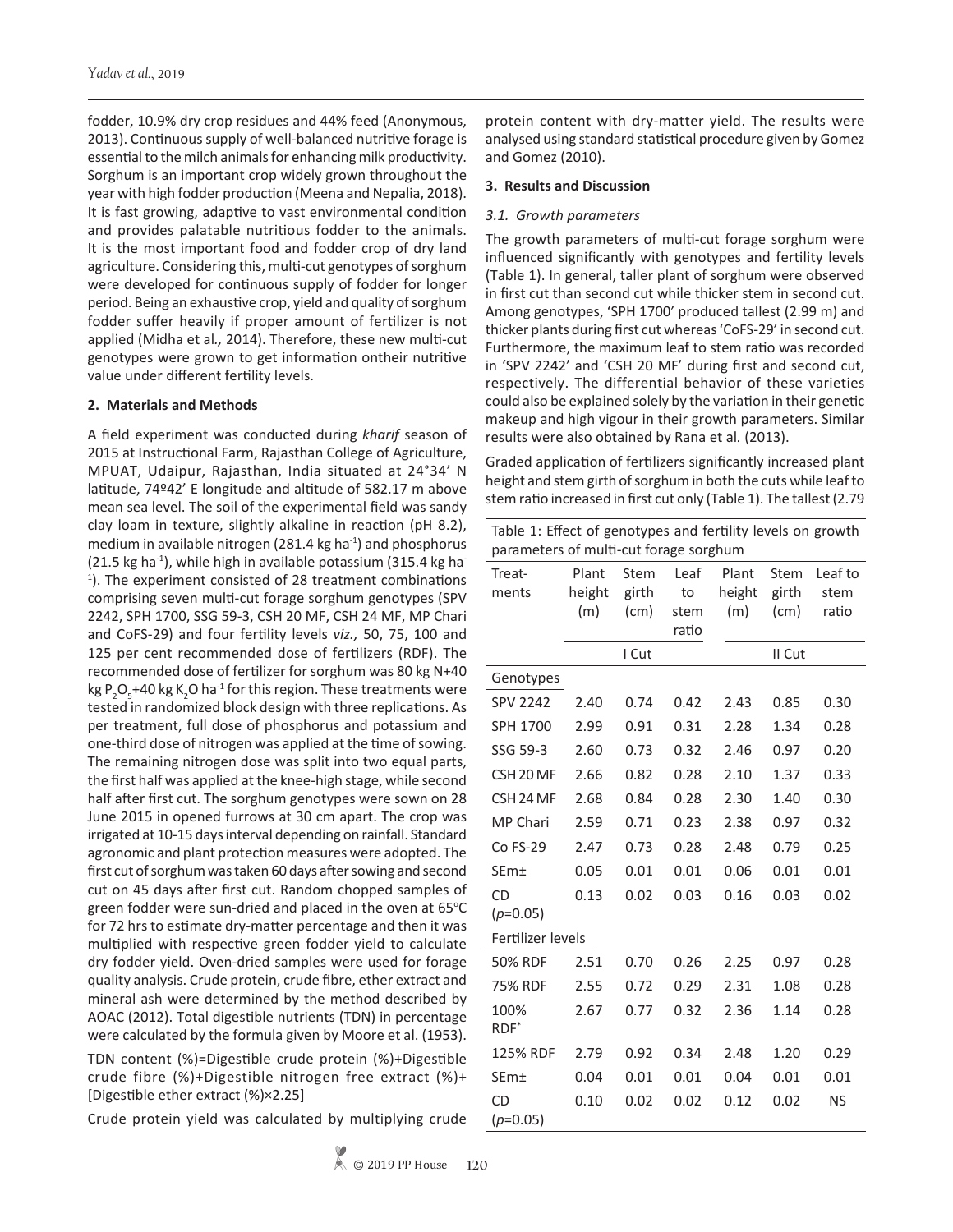and 2.48 m) and thicker (stem girth 0.92 and 1.20 cm) plants were observed under 125% RDF in both the cuts. Leaf to stem ratio was also improved with fertilizer levels in first cut only. In general, improvement in growth of sorghum plants with fertilizers appears to be on account of enrichment of soil with nutrients to the level of sufficiency. Further, extensive root system of crops helps in exploiting the maximum nutrients and water from soil for growth and development of plant right from early stage to maturity. Thus, better nutritional environment of soil might have resulted in greater synthesis of amino acid and other growth promoting substances which seems to have enhanced the meristematic activities in the plant thereby increased division, enlargement and elongation of cells resulting in higher plant growth (Choudhary and Prabhu, 2016; Mubeena et al., 2019).

#### *3.2. Fodder yield*

The result of this study revealed that the green and dry fodder yield of multi-cut sorghum was significantly influenced by genotypes and fertilizers (Table 2). The highest green (58.08 t ha<sup>-1</sup>) and dry fodder (17.97 t ha<sup>-1</sup>) yield were recorded in genotype 'SPH 1700' during first cut, however genotype 'CoFS-29' produced highest green and dry fodder yield in second cut. Furthermore, genotype 'CoFS-29' produced significantly highest total green (74.78 t ha<sup>-1</sup>) and dry (23.77 t ha<sup>-1</sup>) fodder yield and registered increases of 8.72, 11.24 and 17.41 per cent in total green fodder yield and 8.78, 11.28 and 16.80

Table 2: Effect of genotypes and fertility levels on green and dry fodder yield of multi-cut sorghum

|                       | Green fodder yield |                  |       | Dry fodder yield |        |       |
|-----------------------|--------------------|------------------|-------|------------------|--------|-------|
|                       |                    | $(t \; ha^{-1})$ |       | $(t \, ha^{-1})$ |        |       |
| <b>Treatments</b>     | I cut              | II cut           | Total | I cut            | II cut | Total |
| Genotypes             |                    |                  |       |                  |        |       |
| <b>SPV 2242</b>       | 45.32              | 28.00            | 73.32 | 14.22            | 8.97   | 23.19 |
| SPH 1700              | 58.08              | 12.38            | 70.45 | 17.97            | 4.50   | 22.47 |
| SSG 59-3              | 47.30              | 23.69            | 70.98 | 14.79            | 7.70   | 22.50 |
| CSH 20 MF             | 52.28              | 14.94            | 67.22 | 16.26            | 5.10   | 21.36 |
| CSH 24 MF             | 52.98              | 15.80            | 68.78 | 16.47            | 5.38   | 21.85 |
| <b>MP Chari</b>       | 41.25              | 22.45            | 63.69 | 13.01            | 7.34   | 20.35 |
| $Co FS-29$            | 44.84              | 29.94            | 74.78 | 14.07            | 9.70   | 23.77 |
| SEm±                  | 1.47               | 0.89             | 1.90  | 0.45             | 0.34   | 0.62  |
| CD $(p=0.05)$         | 4.18               | 2.53             | 5.39  | 1.27             | 0.96   | 1.77  |
| Fertilizer levels     |                    |                  |       |                  |        |       |
| 50% RDF               | 42.84              | 16.24            | 59.08 | 12.83            | 4.96   | 17.79 |
| <b>75% RDF</b>        | 46.75              | 20.07            | 66.82 | 14.95            | 6.75   | 21.70 |
| 100% RDF <sup>*</sup> | 50.74              | 22.85            | 73.58 | 16.01            | 7.54   | 23.55 |
| 125% RDF              | 55.12              | 24.95            | 80.07 | 17.25            | 8.57   | 25.82 |
| SEm±                  | 1.11               | 0.67             | 1.44  | 0.34             | 0.26   | 0.47  |
| CD $(p=0.05)$         | 3.17               | 1.92             | 4.09  | 0.97             | 0.73   | 1.34  |

per cent in total dry fodder yield over the genotypes 'CSH 24 MF', 'CSH 20 MF' and 'MP Chari', respectively. Genotypes 'SPV 2242', 'SSG 59-3' and 'SPH 1700' were found at par with 'CoFS-29'. The highest fodder yield of genotype 'CoFS-29' could mainly be attributed to comparatively higher plant height, stem girth and ratoonability of genotype. Several workers have also noticed the variation among the genotypes of sorghum for fodder yield and growth (Singh et al., 2010; Rana et al., 2013).

Green and dry fodder yield were increased significantly with each successive level of fertilizers up to 125% RDF in both the cuts (Table 2). Application of 125% RDF enhanced the total green and dry fodder yield by 8.8 and 9.6 per cent over recommended dose of fertilizer (100% RDF), respectively. The significant increase in fodder yield with increase in fertility levels might be due to build-up of soil fertility that led to increased nutrient availability that accelerating the process of cell division, enlargement and elongation which in turn showed luxuriant vegetative growth and resulted in higher fodder yield. Similar results were also obtained by Singh et al. (2010), Jat et al. (2013) and Sumeriya and Singh (2014).

#### *3.3. Fodder quality*

Various fodder quality parameters were influenced significantly with different sorghum genotypes and fertilizer levels (Table 3). Maximum crude protein (CP) content (8.7%) was found

| Table 3: Effect of multi-cut forage sorghum genotypes and  |  |
|------------------------------------------------------------|--|
| fertility levels on fodder quality (%) on dry matter basis |  |

| Treatments            | СP   | CF    | <b>MA</b> | EE   | <b>NFE</b> | <b>TDN</b> |  |
|-----------------------|------|-------|-----------|------|------------|------------|--|
| Genotypes             |      |       |           |      |            |            |  |
| <b>SPV 2242</b>       | 7.85 | 31.17 | 7.20      | 1.73 | 52.06      | 54.79      |  |
| SPH 1700              | 8.53 | 31.51 | 7.25      | 1.67 | 51.03      | 54.62      |  |
| SSG 59-3              | 8.53 | 28.63 | 7.14      | 1.68 | 54.03      | 54.72      |  |
| CSH 20 MF             | 7.66 | 30.03 | 7.17      | 1.70 | 53.42      | 54.83      |  |
| CSH 24 MF             | 8.59 | 30.11 | 7.20      | 1.66 | 52.44      | 54.65      |  |
| <b>MP Chari</b>       | 8.70 | 29.81 | 7.11      | 1.64 | 52.74      | 54.68      |  |
| Co FS-29              | 8.58 | 30.32 | 7.19      | 1.68 | 52.23      | 54.66      |  |
| SEm±                  | 0.11 | 0.16  | 0.02      | 0.01 | 0.18       | 0.02       |  |
| CD ( $p=0.05$ )       | 0.32 | 0.45  | 0.07      | 0.02 | 0.51       | <b>NS</b>  |  |
| Fertilizer levels     |      |       |           |      |            |            |  |
| 50% RDF               | 7.77 | 28.73 | 7.05      | 1.63 | 54.83      | 54.88      |  |
| <b>75% RDF</b>        | 8.05 | 29.85 | 7.20      | 1.67 | 53.23      | 54.75      |  |
| 100% RDF <sup>*</sup> | 8.54 | 30.78 | 7.23      | 1.70 | 51.74      | 54.65      |  |
| 125% RDF              | 9.05 | 31.54 | 7.24      | 1.71 | 50.46      | 54.56      |  |
| SEm±                  | 0.08 | 0.12  | 0.02      | 0.01 | 0.13       | 0.02       |  |
| CD $(p=0.05)$         | 0.24 | 0.35  | 0.05      | 0.01 | 0.38       | 0.05       |  |

CP: Crude protein; CF: Crude fibre; MA: Mineral ash; EE: Ether extract; NFE: Nitrogen free extract; TDN: Total digestible nutrient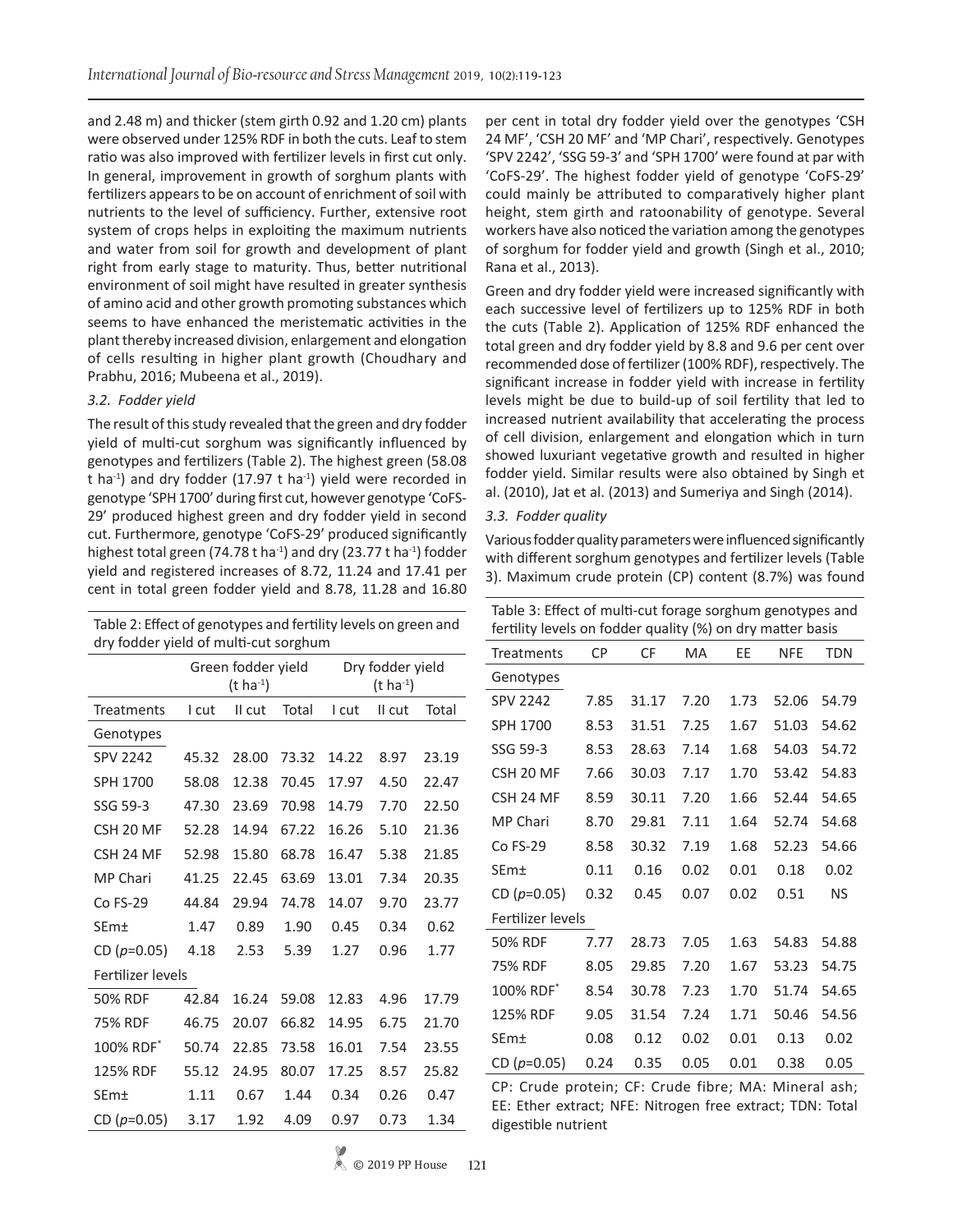in sorghum genotype 'MP Chari' while crude protein yield in 'CoFS-29' (Figure 1). However, lowest crude fibre, ether extract and nitrogen free extract was reported in 'SSG 59- 3', MP Chari and 'SPH 1700', respectively. Almost similar total digestible nutrient content was observed in different genotypes but highest total digestible nutrient  $(13.0 t \text{ ha}^{-1})$  was computed in 'CoFS-29' (Figure 2). The increase in crude protein yield and total digestible nutrient in 'CoFS-29' was mainly owing to production of higher biomass in this genotype. Choudhary et al. (2018) also reported significant differences in crude protein content among guinea grass genotypes.



Figure 1: Effect of multi-cut sorghum genotype and fertility levels on crude protein yield



Figure 2: Effect of multi-cut sorghum genotype and fertility levels on total digestible nutrients

Successive increase in fertilizer levels significantly improved crude protein, crude fibre, mineral ash and ether extract content while nitrogen free extract and total digestible nutrient decreased with fertilizer rate. The improvement in crude protein content with increasing fertilizer levels may be the results of enhancement in amino acid formation. Our result confirms the findings of Choudhary and Prabhu (2014). Furthermore, increase in protein content in fodder resulted in reduction in NFE content.

# **4. Conclusion**

Sorghum multi-cut variety 'CoFS-29' in conjunction 125% RDF

(100 kg N and 50 kg P<sub>2</sub>O<sub>5</sub> and 50 kg K<sub>2</sub>O ha<sup>-1</sup>) improved fodder production, crude protein yield and total digestible nutrients. SPV 2242 was found second better alternative genotype with respect to fodder yield and total digestible nutrients. Overall, varietal selection coupled with fertilization may prove as best for enhancing fodder productivity and quality of sorghum in Southern Rajasthan.

# **5. Acknowledgement**

The authors wish to thank Head, Department of Agronomy, Rajasthan College of Agriculture, Udaipur, India for providing facilities for conducting research.

## **6. References**

- Anonymous, 2013. IGFRI Vision 2050. Indian Grassland and Fodder Research Institute, Jhansi, 25
- Anonymous, 2014. 19<sup>th</sup> Livestock Census-2012 All India Report. Department of Animal Husbandry, Dairying and Fisheries, Ministry of Agriculture, Government of India, New Delhi.
- AOAC, 2012. Official methods of analysis. 19<sup>th</sup> ed. Association of official Analytical Chemist, Washington D.C.
- Choudhary, M., Prabhu, G., 2014. Quality fodder production and economics of dual-purpose pearl millet (*Pennisetum glaucum*) under different levels and nitrogen scheduling. Indian Journal of Agronomy 59(3), 410–414.
- Choudhary, M., Prabhu, G., 2016. Response of fodder oat (*Avena sativa* L.) varieties to irrigation and fertilizer gradient. Range Management and Agroforestry 37(2), 201–206.
- Choudhary, M., Prabhu, G., Palsaniya, D.R., 2018. Response of guinea grass (*Megathyrsus maximus*) genotypes to intercropping with forage legumes under varying nitrogen management options. Grass and Forage Science 73(4), 888–896.
- Gomez, K.A., Gomez, A.A., 2010. Statistical Procedures for Agricultural Research (2<sup>nd</sup> Edn.). John Wiley and Sons, New York, 704.
- Jat, M.K., Purohit, H.S., Singh, B., Garhwal, R.S. Choudhary, M., 2013. Effect of integrated nutrient management on yield and nutrient uptake in sorghum (*Sorghum bicolor*). Indian Journal of Agronomy 58(4), 543–547.
- Meena, B.S., Nepalia, V., 2018. Nutrient management for higher fodder production of sorghum: A review. International Journal of Chemical Studies 6(2), 1524– 1528.
- Midha, L.K., Arya, S., Joshi, U.N., 2014. Response of forage sweet sorghum genotypes under different nitrogen levels. Forage Research 40(2), 116–118.
- Moore, L.A., Irwin, H.M., Shaw, J.C., 1953. Relationship between TDN and energy values of feeds. Journal of Dairy Science 36(2), 93–97.
- Mubeena, P., Halepyati, A.S., Chittapur, B.M., 2019. Effect of date of sowing and nutrient management on nutrient